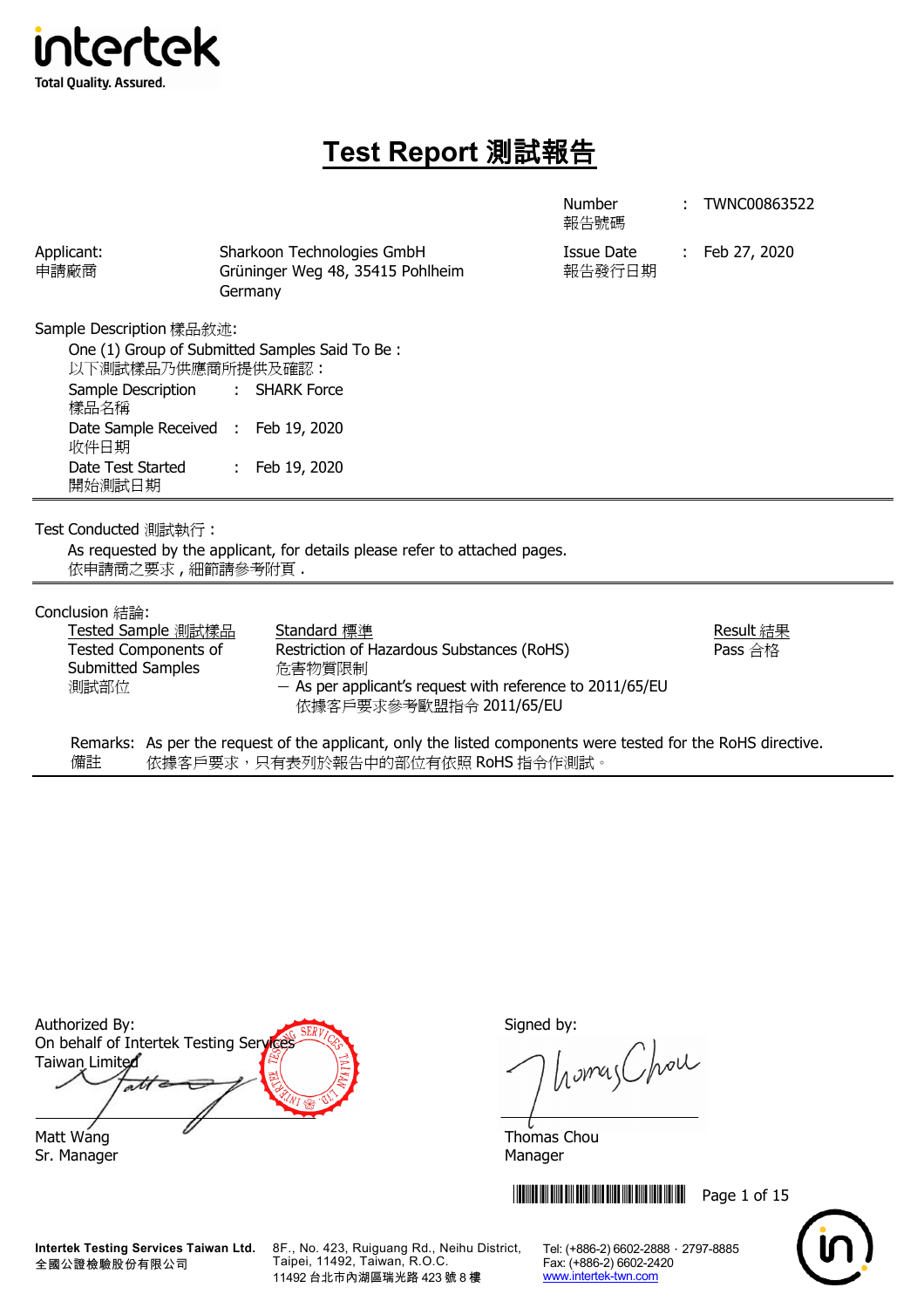

Test Conducted 測試內容 :

# Restriction of Hazardous Substances (RoHS) Test 危害物質限制測試

## A. Test Result Summary 測試結果

|                |                                 |               | Screening Test 篩檢測試 |                          | Confirmation Test 確認測試      |                              |
|----------------|---------------------------------|---------------|---------------------|--------------------------|-----------------------------|------------------------------|
|                | <b>Tested Component</b><br>測試部位 | Element<br>元素 | Result<br>結果        | Pb/Cd/Hg<br>鉛/鎘/汞        | Cr(VI)<br>六價鉻               | PBBs/PBDEs<br>多溴聯苯/<br>多溴聯苯醚 |
|                |                                 |               | (ppm)               | (ppm)                    | (ug/cm <sup>2</sup> or ppm) | (ppm)                        |
|                |                                 | Cd            | <b>ND</b>           | --                       |                             |                              |
|                |                                 | Pb            | <b>ND</b>           | $-$                      |                             |                              |
| 1              | Blackish grey plastic top cover | Hg            | <b>ND</b>           | $\overline{\phantom{m}}$ |                             |                              |
|                |                                 | Cr            | <b>ND</b>           |                          | $-$                         |                              |
|                |                                 | Br            | <b>ND</b>           |                          |                             | --                           |
|                |                                 | Cd            | <b>ND</b>           | --                       |                             |                              |
|                |                                 | Pb            | <b>ND</b>           | $-$                      |                             |                              |
| $\overline{2}$ | Black plastic inner frame       | Hg            | <b>ND</b>           | --                       |                             |                              |
|                |                                 | Cr            | <b>ND</b>           |                          | $-$                         |                              |
|                |                                 | Br            | <b>ND</b>           |                          |                             | $-$                          |
|                |                                 | Cd            | <b>ND</b>           | --                       |                             |                              |
|                |                                 | Pb            | <b>ND</b>           | --                       |                             |                              |
| 3              | Clear black plastic button      | Hg            | <b>ND</b>           | --                       |                             |                              |
|                |                                 | Cr            | <b>ND</b>           |                          | --                          |                              |
|                |                                 | Br            | <b>ND</b>           |                          |                             | --                           |
|                |                                 | Cd            | <b>ND</b>           | --                       |                             |                              |
|                |                                 | Pb            | <b>ND</b>           | --                       |                             |                              |
| $\overline{4}$ | Black plastic pad               | Hg            | <b>ND</b>           | --                       |                             |                              |
|                |                                 | Cr            | <b>ND</b>           |                          | --                          |                              |
|                |                                 | Br            | <b>ND</b>           |                          |                             | $-$                          |
|                |                                 | Cd            | <b>ND</b>           | $-$                      |                             |                              |
|                |                                 | Pb            | <b>ND</b>           | --                       |                             |                              |
| 5              | Black/silvery plastic label     | Hg            | <b>ND</b>           | --                       |                             |                              |
|                |                                 | Cr            | <b>ND</b>           |                          | --                          |                              |
|                |                                 | Br            | <b>ND</b>           |                          |                             | $-\!$                        |
|                |                                 | Cd            | <b>ND</b>           | --                       |                             |                              |
|                |                                 | Pb            | <b>ND</b>           | --                       |                             |                              |
| 6              | White/black plastic label       | Hg            | <b>ND</b>           | --                       |                             |                              |
|                |                                 | Cr            | <b>ND</b>           |                          | --                          |                              |
|                |                                 | Br            | <b>ND</b>           |                          |                             | --                           |

\*THJ0863522\* Page 2 of 15



**Intertek Testing Services Taiwan Ltd.** 8F., No. 423, Ruiguang Rd., Neihu District, Taipei, 11492, Taiwan, R.O.C. 11492 台北市內湖區瑞光路 423 號 8 樓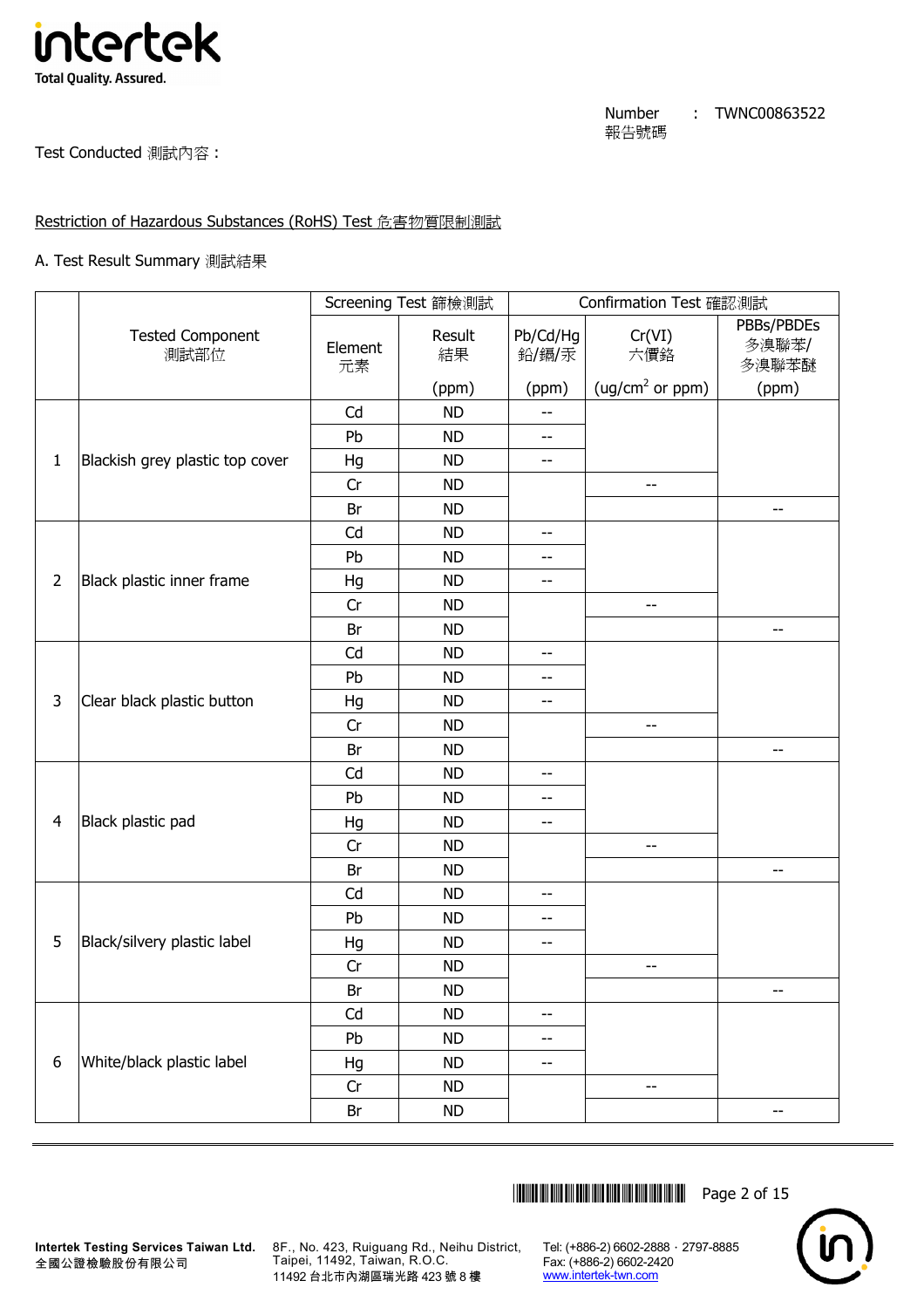

Test Conducted 測試內容 :

|        |                                  |               | Screening Test 篩檢測試 |                          | Confirmation Test 確認測試      |                                                                            |
|--------|----------------------------------|---------------|---------------------|--------------------------|-----------------------------|----------------------------------------------------------------------------|
|        | <b>Tested Component</b><br>測試部位  | Element<br>元素 | Result<br>結果        | Pb/Cd/Hg<br>鉛/鎘/汞        | Cr(VI)<br>六價鉻               | PBBs/PBDEs<br>多溴聯苯/<br>多溴聯苯醚                                               |
|        |                                  |               | (ppm)               | (ppm)                    | (ug/cm <sup>2</sup> or ppm) | (ppm)                                                                      |
|        |                                  | Cd            | <b>ND</b>           | --                       |                             |                                                                            |
|        |                                  | Pb            | <b>ND</b>           | $-$                      |                             |                                                                            |
| 7      | Black plastic part               | Hg            | <b>ND</b>           | $\overline{\phantom{m}}$ |                             |                                                                            |
|        |                                  | Cr            | <b>ND</b>           |                          | $-$                         |                                                                            |
|        |                                  | Br            | <b>ND</b>           |                          |                             | --                                                                         |
|        |                                  | Cd            | <b>ND</b>           | --                       |                             |                                                                            |
|        |                                  | Pb            | <b>ND</b>           | --                       |                             |                                                                            |
|        |                                  | Hg            | <b>ND</b>           | --                       |                             |                                                                            |
| $\, 8$ | Black plastic button             | Cr            | <b>ND</b>           |                          | $-$                         |                                                                            |
|        |                                  | Br            | 527                 |                          |                             | PBBs: ND<br><b>PBDEs: 107</b><br>OctaBDE: 19<br>NonaBDE: 12<br>DecaBDE: 76 |
|        |                                  | Cd            | <b>ND</b>           | --                       |                             |                                                                            |
|        |                                  | Pb            | <b>ND</b>           | --                       |                             |                                                                            |
| 9      | <b>Black metal screw</b>         | Hg            | <b>ND</b>           | $-$                      |                             |                                                                            |
|        |                                  | Cr            | 1338                |                          | Negative                    |                                                                            |
|        |                                  | Br            | <b>NA</b>           |                          |                             | --                                                                         |
|        |                                  | Cd            | <b>ND</b>           | $\overline{\phantom{a}}$ |                             |                                                                            |
|        |                                  | Pb            | <b>ND</b>           | --                       |                             |                                                                            |
| 10     | Transparent plastic sensor cover | Hg            | <b>ND</b>           | --                       |                             |                                                                            |
|        |                                  | Cr            | <b>ND</b>           |                          | --                          |                                                                            |
|        |                                  | Br            | <b>ND</b>           |                          |                             | --                                                                         |
|        |                                  | Cd            | <b>ND</b>           | $-$                      |                             |                                                                            |
|        |                                  | Pb            | ND                  | --                       |                             |                                                                            |
| 11     | Silvery metal plate              | Hg            | <b>ND</b>           | --                       |                             |                                                                            |
|        |                                  | Cr            | 289                 |                          | --                          |                                                                            |
|        |                                  | Br            | <b>NA</b>           |                          |                             | --                                                                         |
|        |                                  | Cd            | <b>ND</b>           | --                       |                             |                                                                            |
|        |                                  | Pb            | <b>ND</b>           | --                       |                             |                                                                            |
| 12     | Wheel - black rubber tire        | Hg            | <b>ND</b>           | $-\!$ –                  |                             |                                                                            |
|        |                                  | Cr            | <b>ND</b>           |                          | --                          |                                                                            |
|        |                                  | Br            | ND                  |                          |                             | --                                                                         |

\*THJ0863522\* Page 3 of 15



全國公證檢驗股份有限公司

**Intertek Testing Services Taiwan Ltd.** 8F., No. 423, Ruiguang Rd., Neihu District, Taipei, 11492, Taiwan, R.O.C. 11492 台北市內湖區瑞光路 423 號 8 樓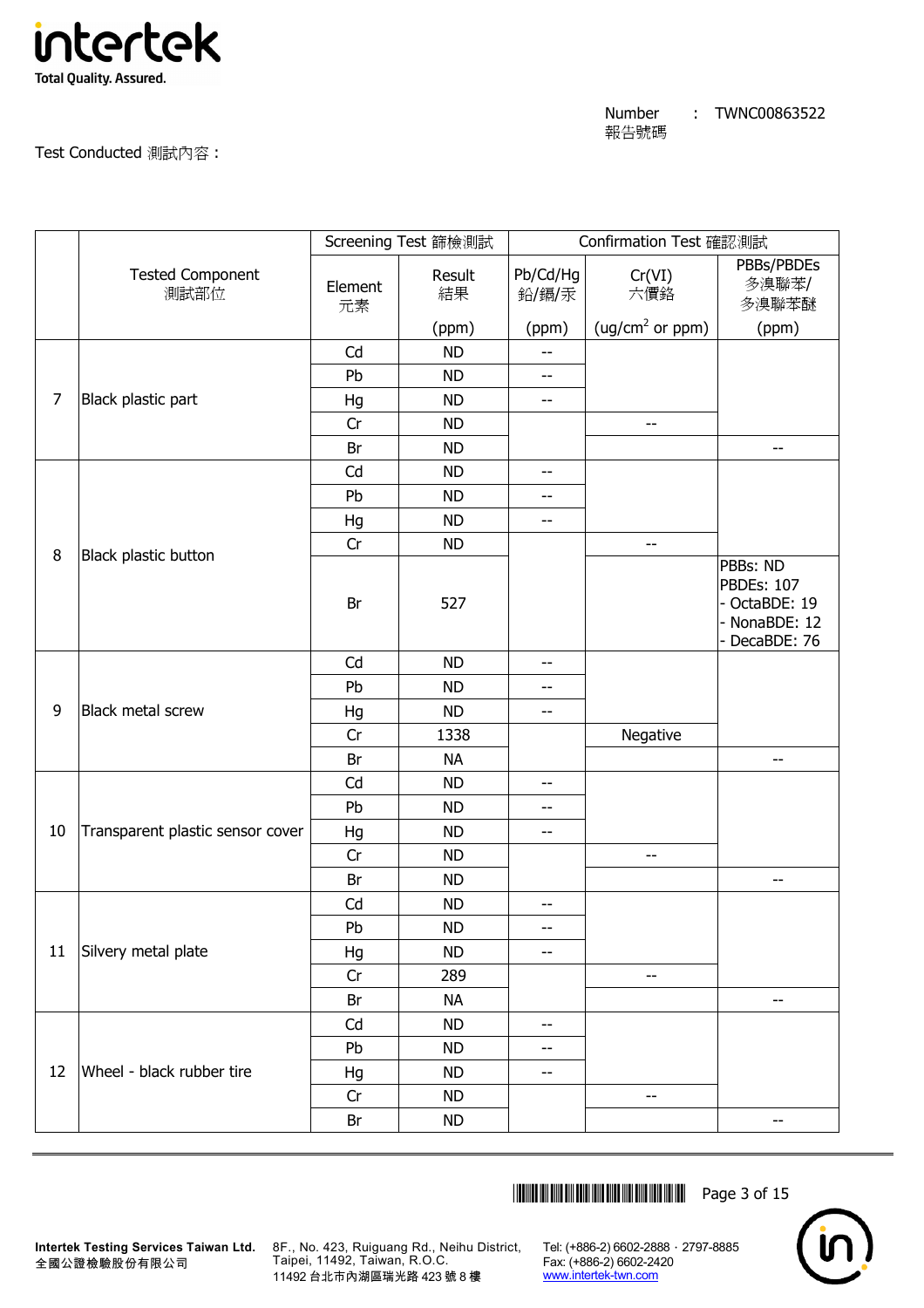

Test Conducted 測試內容 :

|    |                                 |               | Screening Test 篩檢測試 |                          | Confirmation Test 確認測試      |                                                         |
|----|---------------------------------|---------------|---------------------|--------------------------|-----------------------------|---------------------------------------------------------|
|    | <b>Tested Component</b><br>測試部位 | Element<br>元素 | Result<br>結果        | Pb/Cd/Hg<br>鉛/鎘/汞        | Cr(VI)<br>六價鉻               | PBBs/PBDEs<br>多溴聯苯/<br>多溴聯苯醚                            |
|    |                                 |               | (ppm)               | (ppm)                    | (ug/cm <sup>2</sup> or ppm) | (ppm)                                                   |
|    |                                 | Cd            | <b>ND</b>           | $-$                      |                             |                                                         |
|    |                                 | Pb            | <b>ND</b>           | --                       |                             |                                                         |
| 13 | Wheel - transparent plastic rim | Hg            | <b>ND</b>           | $-$                      |                             |                                                         |
|    |                                 | Cr            | <b>ND</b>           |                          | --                          |                                                         |
|    |                                 | Br            | <b>ND</b>           |                          |                             | --                                                      |
|    |                                 | Cd            | <b>ND</b>           | --                       |                             |                                                         |
|    |                                 | Pb            | <b>ND</b>           | --                       |                             |                                                         |
| 14 | Switch - white plastic button   | Hg            | <b>ND</b>           | $-$                      |                             |                                                         |
|    |                                 | Cr            | <b>ND</b>           |                          | --                          |                                                         |
|    |                                 | Br            | <b>ND</b>           |                          |                             | --                                                      |
|    |                                 | Cd            | <b>ND</b>           | --                       |                             |                                                         |
|    |                                 | Pb            | <b>ND</b>           | --                       |                             |                                                         |
| 15 | Switch - black plastic housing  | Hg            | <b>ND</b>           | --                       |                             |                                                         |
|    |                                 | Cr            | <b>ND</b>           |                          | --                          |                                                         |
|    |                                 | Br            | <b>ND</b>           |                          |                             | --                                                      |
|    |                                 | Cd            | <b>ND</b>           | $-$                      |                             |                                                         |
|    |                                 | Pb            | <b>ND</b>           | --                       |                             |                                                         |
| 16 | Switch - grey plastic base      | Hg            | <b>ND</b>           | --                       |                             |                                                         |
|    |                                 | Cr            | <b>ND</b>           |                          | --                          |                                                         |
|    |                                 | Br            | <b>ND</b>           |                          |                             | $-$                                                     |
|    |                                 | Cd            | <b>ND</b>           | $-$                      |                             |                                                         |
|    |                                 | Pb            | <b>ND</b>           | --                       |                             |                                                         |
|    |                                 | Hg            | <b>ND</b>           | --                       |                             |                                                         |
| 17 | Black plastic part              | Cr            | <b>ND</b>           |                          | --                          |                                                         |
|    |                                 | Br            | 656                 |                          |                             | PBBs: ND<br>PBDEs: 93<br>- NonaBDE: 25<br>- DecaBDE: 68 |
|    |                                 | Cd            | <b>ND</b>           | $\overline{\phantom{a}}$ |                             |                                                         |
|    |                                 | Pb            | <b>ND</b>           | --                       |                             |                                                         |
| 18 | LED - semitransparent molding   | Hg            | <b>ND</b>           | $-$                      |                             |                                                         |
|    | part                            | Cr            | <b>ND</b>           |                          | --                          |                                                         |
|    |                                 | Br            | 1680                |                          |                             | PBBs: ND<br>PBDEs: ND                                   |

\*THJ0863522\* Page 4 of 15



**Intertek Testing Services Taiwan Ltd.** 8F., No. 423, Ruiguang Rd., Neihu District, Taipei, 11492, Taiwan, R.O.C. 11492 台北市內湖區瑞光路 423 號 8 樓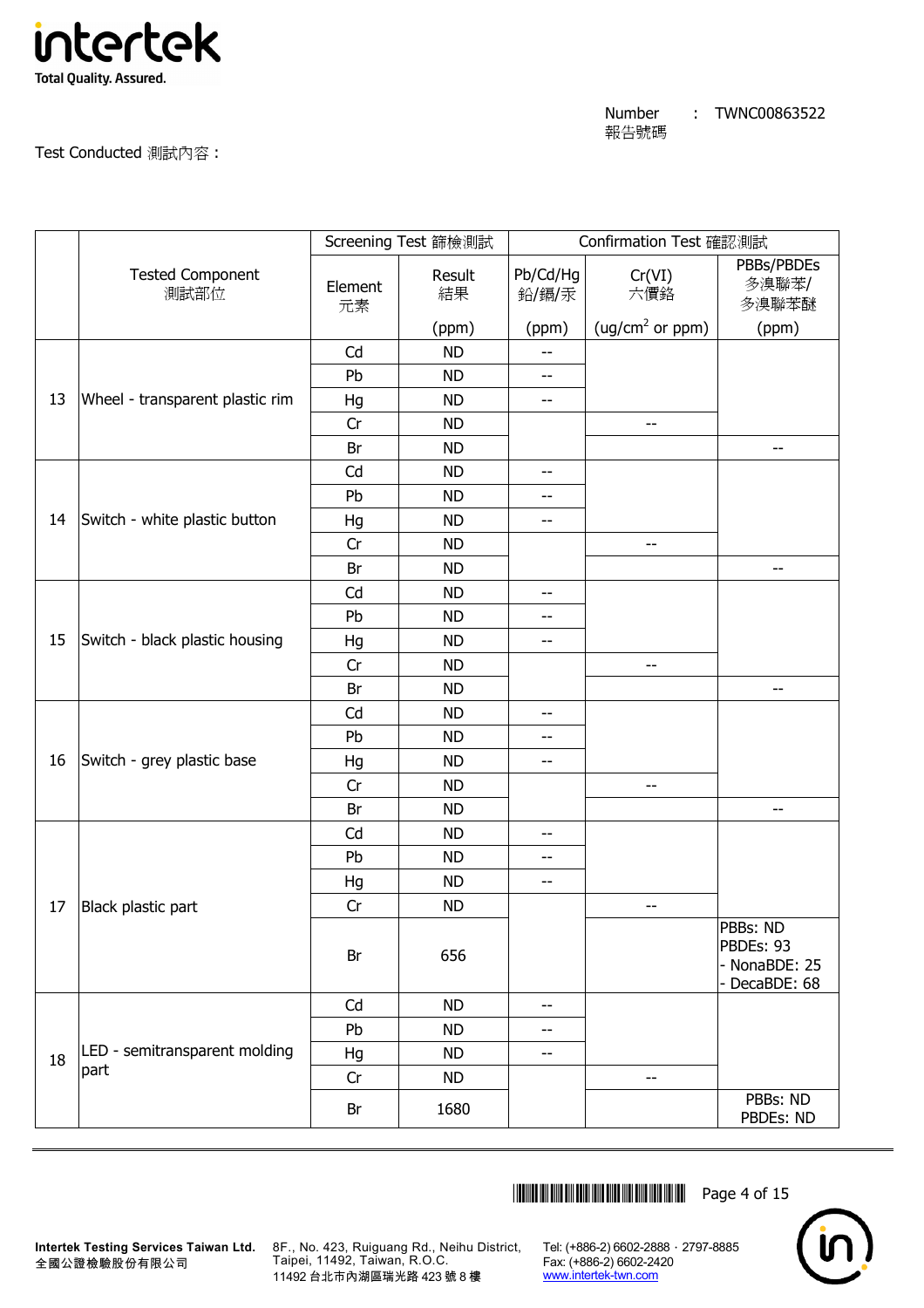

Test Conducted 測試內容 :

|    |                                        |               | Screening Test 篩檢測試 |                          | Confirmation Test 確認測試      |                              |
|----|----------------------------------------|---------------|---------------------|--------------------------|-----------------------------|------------------------------|
|    | <b>Tested Component</b><br>測試部位        | Element<br>元素 | Result<br>結果        | Pb/Cd/Hg<br>鉛/鎘/汞        | Cr(VI)<br>六價鉻               | PBBs/PBDEs<br>多溴聯苯/<br>多溴聯苯醚 |
|    |                                        |               | (ppm)               | (ppm)                    | (ug/cm <sup>2</sup> or ppm) | (ppm)                        |
|    |                                        | Cd            | <b>ND</b>           | $-$                      |                             |                              |
|    |                                        | Pb            | <b>ND</b>           | $-$                      |                             |                              |
| 19 | Crystal - silvery molding part         | Hg            | <b>ND</b>           | $-$                      |                             |                              |
|    |                                        | Cr            | <b>ND</b>           |                          | --                          |                              |
|    |                                        | Br            | <b>ND</b>           |                          |                             | --                           |
|    |                                        | Cd            | <b>ND</b>           | $-$                      |                             |                              |
|    |                                        | Pb            | <b>ND</b>           | --                       |                             |                              |
| 20 | Sensor - blackish grey molding<br>part | Hg            | <b>ND</b>           | $-$                      |                             |                              |
|    |                                        | Cr            | <b>ND</b>           |                          | $-$                         |                              |
|    |                                        | Br            | <b>ND</b>           |                          |                             | --                           |
|    |                                        | Cd            | <b>ND</b>           | $- -$                    |                             |                              |
|    |                                        | Pb            | <b>ND</b>           | $-$                      |                             |                              |
| 21 | Connector - beige plastic socket       | Hg            | <b>ND</b>           | $-\!$ –                  |                             |                              |
|    |                                        | Cr            | <b>ND</b>           |                          | --                          |                              |
|    |                                        | Br            | 86700               |                          |                             | PBBs: ND<br>PBDEs: ND        |
|    |                                        | Cd            | <b>ND</b>           | $\overline{\phantom{m}}$ |                             |                              |
|    |                                        | Pb            | <b>ND</b>           | --                       |                             |                              |
| 22 | Connector - silvery metal pin          | Hg            | <b>ND</b>           | $-$                      |                             |                              |
|    |                                        | Cr            | <b>ND</b>           |                          | --                          |                              |
|    |                                        | Br            | <b>NA</b>           |                          |                             | --                           |
|    |                                        | Cd            | <b>ND</b>           | $-$                      |                             |                              |
|    |                                        | Pb            | <b>ND</b>           | $- -$                    |                             |                              |
| 23 | LED - transparent molding part         | Hg            | <b>ND</b>           | $-$                      |                             |                              |
|    |                                        | Cr            | <b>ND</b>           |                          | --                          |                              |
|    |                                        | Br            | 587                 |                          |                             | PBBs: ND<br>PBDEs: ND        |
|    |                                        | Cd            | <b>ND</b>           | --                       |                             |                              |
|    |                                        | Pb            | <b>ND</b>           | --                       |                             |                              |
| 24 | Switch - silvery metal frame           | Hg            | <b>ND</b>           | $- -$                    |                             |                              |
|    |                                        | Cr            | <b>ND</b>           |                          | --                          |                              |
|    |                                        | Br            | <b>NA</b>           |                          |                             | --                           |



**Intertek Testing Services Taiwan Ltd.** 8F., No. 423, Ruiguang Rd., Neihu District, Taipei, 11492, Taiwan, R.O.C. 11492 台北市內湖區瑞光路 423 號 8 樓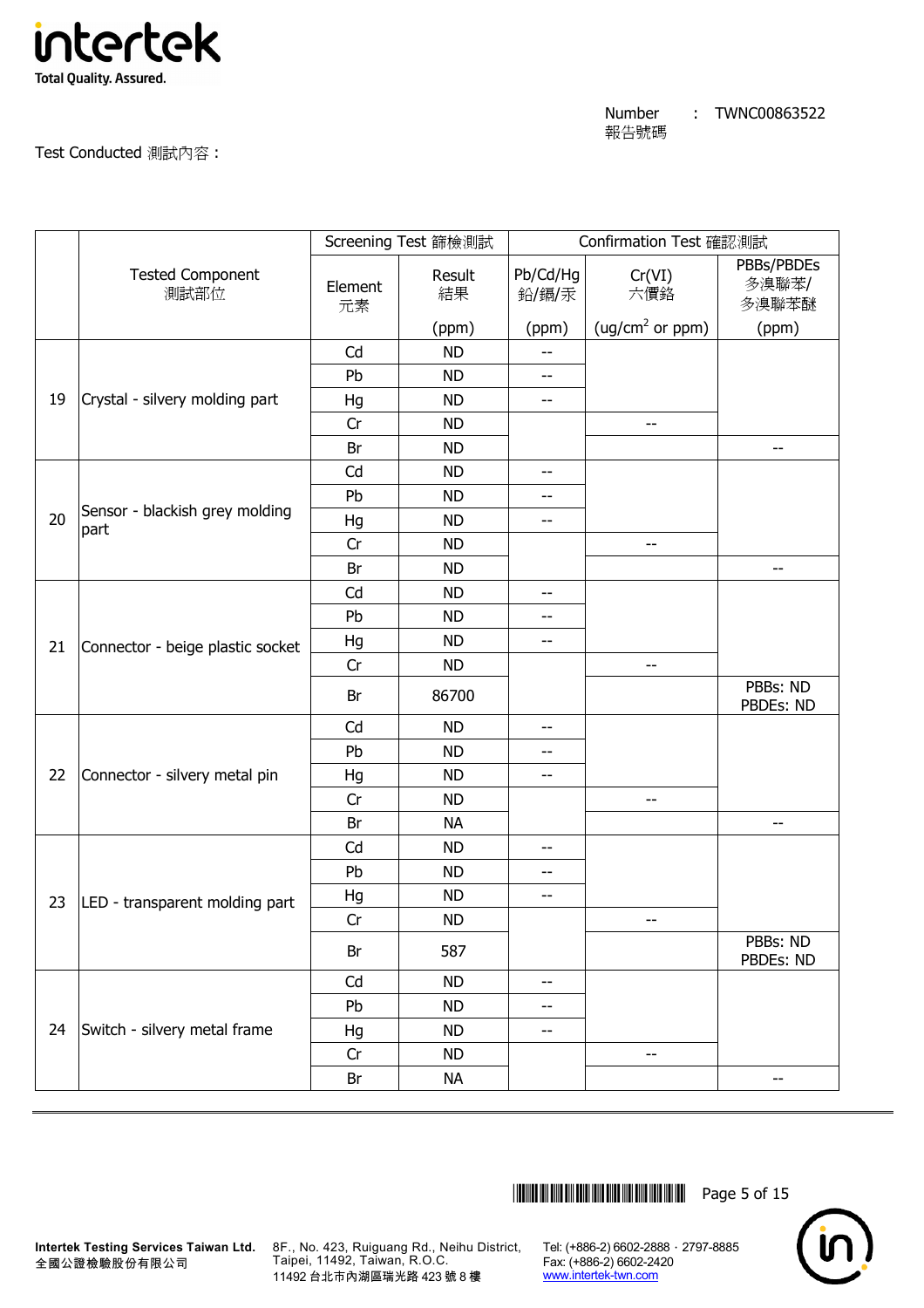

Test Conducted 測試內容 :

|    |                                 |               | Screening Test 篩檢測試 |                   | Confirmation Test 確認測試      |                              |
|----|---------------------------------|---------------|---------------------|-------------------|-----------------------------|------------------------------|
|    | <b>Tested Component</b><br>測試部位 | Element<br>元素 | Result<br>結果        | Pb/Cd/Hg<br>鉛/鎘/汞 | Cr(VI)<br>六價鉻               | PBBs/PBDEs<br>多溴聯苯/<br>多溴聯苯醚 |
|    |                                 |               | (ppm)               | (ppm)             | (ug/cm <sup>2</sup> or ppm) | (ppm)                        |
|    |                                 | Cd            | <b>ND</b>           | --                |                             |                              |
|    |                                 | Pb            | <b>ND</b>           | --                |                             |                              |
| 25 | Switch - black plastic part     | Hg            | <b>ND</b>           | $-$               |                             |                              |
|    |                                 | Cr            | <b>ND</b>           |                   | --                          |                              |
|    |                                 | Br            | <b>ND</b>           |                   |                             | --                           |
|    |                                 | Cd            | <b>ND</b>           | --                |                             |                              |
|    |                                 | Pb            | <b>ND</b>           | --                |                             |                              |
| 26 | Switch - red plastic gear       | Hg            | <b>ND</b>           | --                |                             |                              |
|    |                                 | Cr            | <b>ND</b>           |                   | --                          |                              |
|    |                                 | Br            | <b>ND</b>           |                   |                             | --                           |
|    |                                 | Cd            | <b>ND</b>           | $-$               |                             |                              |
|    |                                 | Pb            | <b>ND</b>           | --                |                             |                              |
| 27 | Switch - silvery metal pin      | Hg            | <b>ND</b>           | $-$               |                             |                              |
|    |                                 | Cr            | <b>ND</b>           |                   | --                          |                              |
|    |                                 | Br            | <b>NA</b>           |                   |                             | --                           |
|    |                                 | Cd            | $-$                 | <b>ND</b>         |                             |                              |
|    |                                 | Pb            | --                  | 33                |                             |                              |
| 28 | PBCA [The all tested            | Hg            | --                  | <b>ND</b>         |                             |                              |
|    | components were excluded]       | Cr            | $-$                 |                   | <b>ND</b>                   |                              |
|    |                                 | Br            | --                  |                   |                             | PBBs: ND<br>PBDEs: ND        |
|    |                                 | Cd            | <b>ND</b>           | $-$               |                             |                              |
|    |                                 | Pb            | <b>ND</b>           | --                |                             |                              |
| 29 | Switch - red plastic button     | Hg            | <b>ND</b>           | $-$               |                             |                              |
|    |                                 | Cr            | <b>ND</b>           |                   | --                          |                              |
|    |                                 | Br            | <b>ND</b>           |                   |                             | --                           |
|    |                                 | Cd            | <b>ND</b>           | $-\!$ –           |                             |                              |
|    |                                 | Pb            | <b>ND</b>           | --                |                             |                              |
| 30 | Connector - white plastic plug  | Hg            | <b>ND</b>           | $-$               |                             |                              |
|    |                                 | Cr            | <b>ND</b>           |                   | --                          |                              |
|    |                                 | Br            | <b>ND</b>           |                   |                             | --                           |



8F., No. 423, Ruiguang Rd., Neihu District, Taipei, 11492, Taiwan, R.O.C. 11492 台北市內湖區瑞光路 423 號 8 樓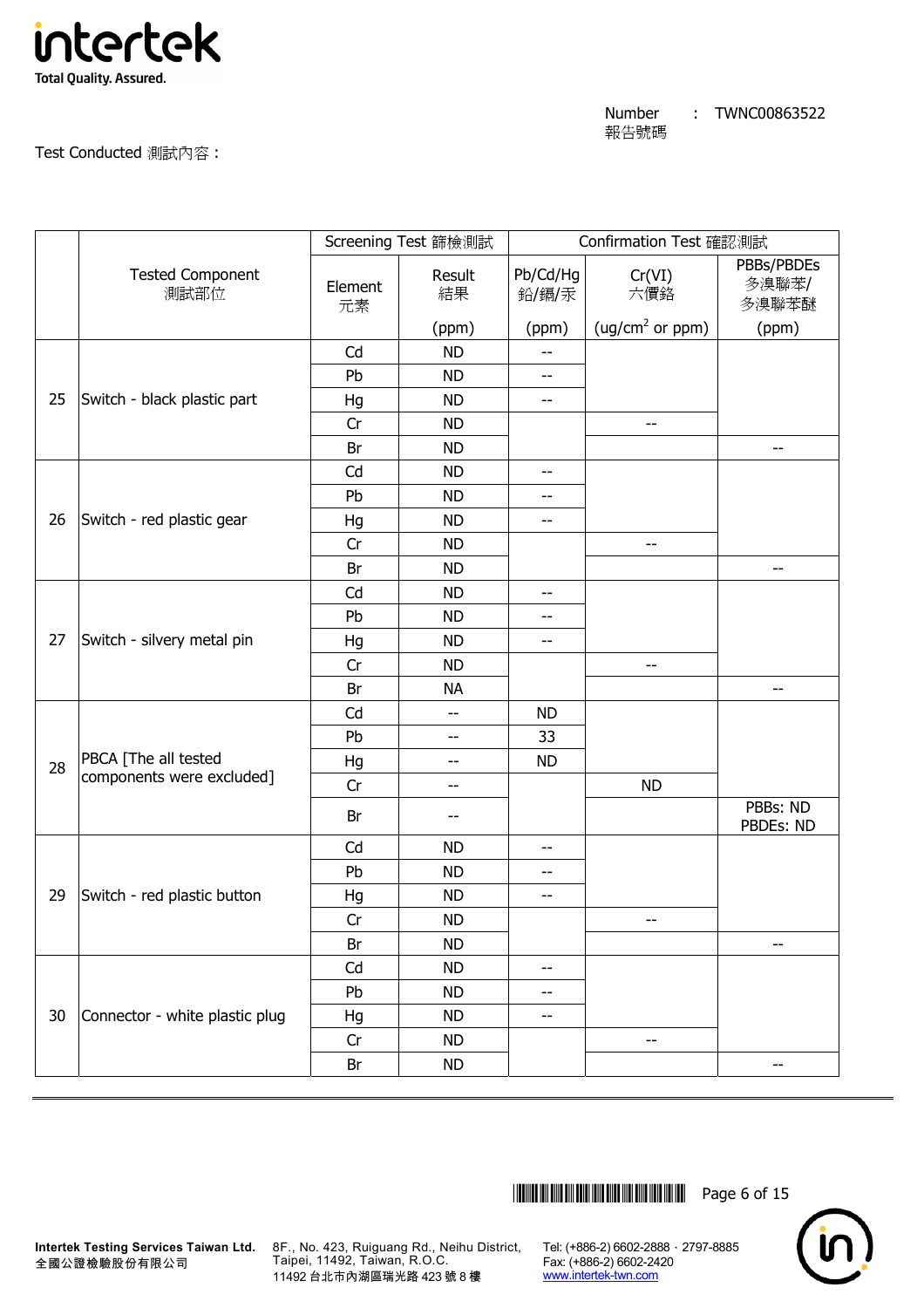

Test Conducted 測試內容 :

|    |                                 |               | Screening Test 篩檢測試 |                          | Confirmation Test 確認測試      |                              |
|----|---------------------------------|---------------|---------------------|--------------------------|-----------------------------|------------------------------|
|    | <b>Tested Component</b><br>測試部位 | Element<br>元素 | Result<br>結果        | Pb/Cd/Hg<br>鉛/鎘/汞        | Cr(VI)<br>六價鉻               | PBBs/PBDEs<br>多溴聯苯/<br>多溴聯苯醚 |
|    |                                 |               | (ppm)               | (ppm)                    | (ug/cm <sup>2</sup> or ppm) | (ppm)                        |
|    |                                 | Cd            | <b>ND</b>           | $-$                      |                             |                              |
|    |                                 | Pb            | <b>ND</b>           | --                       |                             |                              |
| 31 | Connector - silvery metal pin   | Hg            | <b>ND</b>           | $-$                      |                             |                              |
|    |                                 | Cr            | <b>ND</b>           |                          | --                          |                              |
|    |                                 | Br            | <b>NA</b>           |                          |                             | --                           |
|    |                                 | Cd            | <b>ND</b>           | $- -$                    |                             |                              |
|    |                                 | Pb            | <b>ND</b>           | --                       |                             |                              |
| 32 | White/red cable jacket          | Hg            | <b>ND</b>           | $- -$                    |                             |                              |
|    |                                 | Cr            | <b>ND</b>           |                          | --                          |                              |
|    |                                 | Br            | <b>ND</b>           |                          |                             | $- -$                        |
|    |                                 | Cd            | <b>ND</b>           | --                       |                             |                              |
|    |                                 | Pb            | <b>ND</b>           | --                       |                             |                              |
| 33 | Coppery metal wire              | Hg            | <b>ND</b>           | $\overline{\phantom{a}}$ |                             |                              |
|    |                                 | Cr            | <b>ND</b>           |                          | --                          |                              |
|    |                                 | Br            | <b>NA</b>           |                          |                             | --                           |
|    |                                 | Cd            | $-$                 | <b>ND</b>                |                             |                              |
|    |                                 | Pb            | --                  | 15                       |                             |                              |
| 34 | PBCA [The all tested            | Hg            | --                  | <b>ND</b>                |                             |                              |
|    | components were excluded]       | Cr            | $-$                 |                          | <b>ND</b>                   |                              |
|    |                                 | Br            |                     |                          |                             | PBBs: ND<br>PBDEs: ND        |
|    |                                 | Cd            | <b>ND</b>           | $-$                      |                             |                              |
|    |                                 | Pb            | <b>ND</b>           | $- -$                    |                             |                              |
| 35 | LED - transparent molding part  | Hg            | <b>ND</b>           | $-$                      |                             |                              |
|    |                                 | Cr            | <b>ND</b>           |                          | --                          |                              |
|    |                                 | Br            | <b>ND</b>           |                          |                             | --                           |
|    |                                 | Cd            | <b>ND</b>           | $-$                      |                             |                              |
|    |                                 | Pb            | <b>ND</b>           | $-$                      |                             |                              |
| 36 | Black cable strain relief hood  | Hg            | <b>ND</b>           | --                       |                             |                              |
|    |                                 | Cr            | <b>ND</b>           |                          | --                          |                              |
|    |                                 | Br            | <b>ND</b>           |                          |                             | --                           |

\*THJ0863522\* Page 7 of 15



**Intertek Testing Services Taiwan Ltd.** 8F., No. 423, Ruiguang Rd., Neihu District, Taipei, 11492, Taiwan, R.O.C. 11492 台北市內湖區瑞光路 423 號 8 樓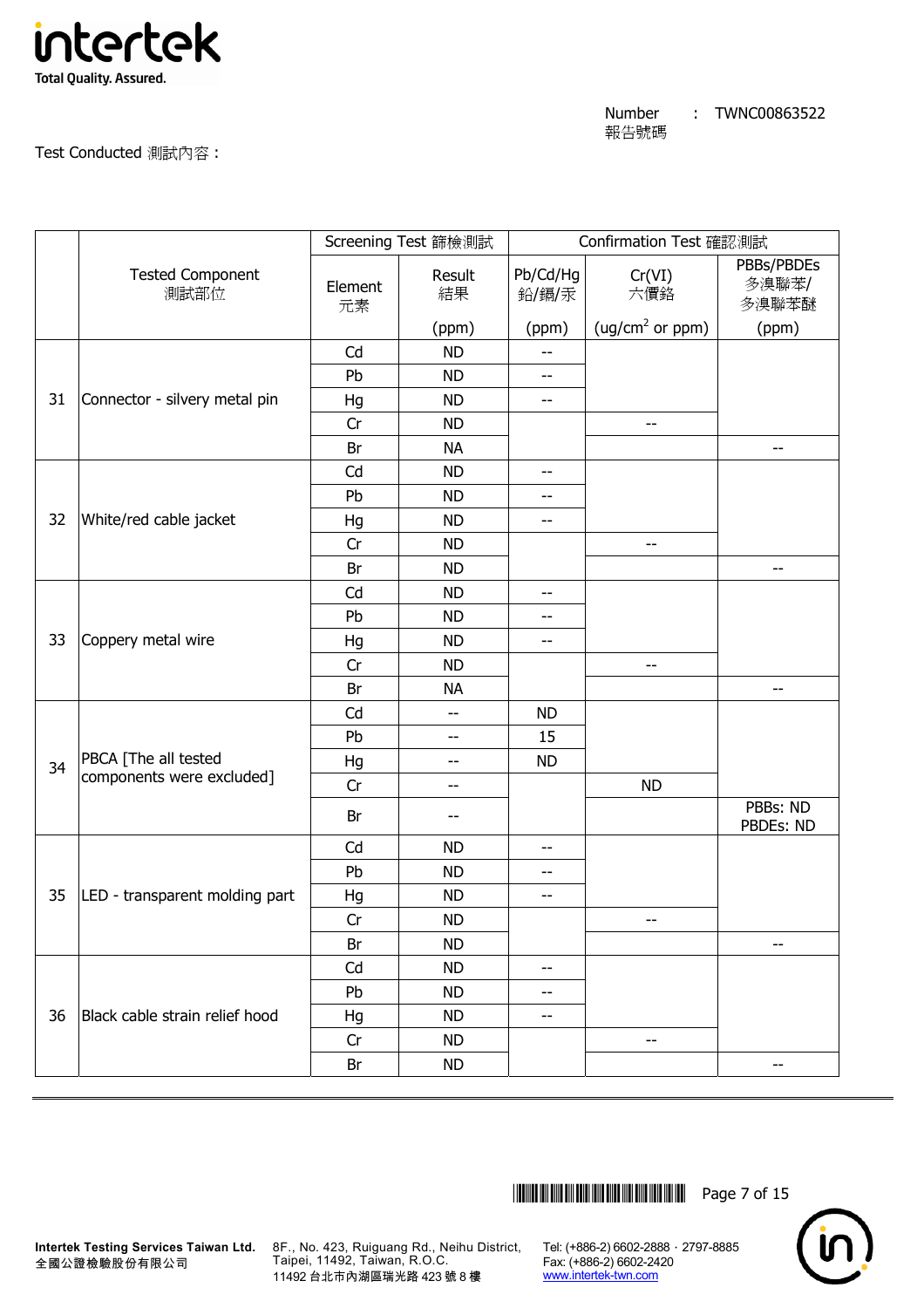

Test Conducted 測試內容 :

|    |                                 |               | Screening Test 篩檢測試 |                          | Confirmation Test 確認測試      |                              |
|----|---------------------------------|---------------|---------------------|--------------------------|-----------------------------|------------------------------|
|    | <b>Tested Component</b><br>測試部位 | Element<br>元素 | Result<br>結果        | Pb/Cd/Hg<br>鉛/鎘/汞        | Cr(VI)<br>六價鉻               | PBBs/PBDEs<br>多溴聯苯/<br>多溴聯苯醚 |
|    |                                 |               | (ppm)               | (ppm)                    | (ug/cm <sup>2</sup> or ppm) | (ppm)                        |
|    |                                 | Cd            | <b>ND</b>           | $-$                      |                             |                              |
|    |                                 | Pb            | <b>ND</b>           | --                       |                             |                              |
| 37 | USB plug - golden metal frame   | Hg            | <b>ND</b>           | $-$                      |                             |                              |
|    |                                 | Cr            | <b>ND</b>           |                          | --                          |                              |
|    |                                 | Br            | <b>NA</b>           |                          |                             | --                           |
|    |                                 | Cd            | <b>ND</b>           | $\overline{\phantom{m}}$ |                             |                              |
|    |                                 | Pb            | <b>ND</b>           | --                       |                             |                              |
| 38 | USB plug - white plastic socket | Hg            | <b>ND</b>           | --                       |                             |                              |
|    |                                 | Cr            | <b>ND</b>           |                          | $-$                         |                              |
|    |                                 | Br            | <b>ND</b>           |                          |                             | --                           |
|    |                                 | Cd            | <b>ND</b>           | --                       |                             |                              |
|    |                                 | Pb            | <b>ND</b>           | $-$                      |                             |                              |
| 39 | USB plug - golden metal pin     | Hg            | <b>ND</b>           | $\overline{\phantom{m}}$ |                             |                              |
|    |                                 | Cr            | <b>ND</b>           |                          | $-$                         |                              |
|    |                                 | Br            | <b>NA</b>           |                          |                             | $-$                          |
|    |                                 | Cd            | <b>ND</b>           | $-$                      |                             |                              |
|    |                                 | Pb            | <b>ND</b>           | --                       |                             |                              |
| 40 | Black core ring                 | Hg            | <b>ND</b>           | --                       |                             |                              |
|    |                                 | Cr            | 577                 |                          | <b>ND</b>                   |                              |
|    |                                 | Br            | <b>ND</b>           |                          |                             | --                           |
|    |                                 | Cd            | <b>ND</b>           | --                       |                             |                              |
|    |                                 | Pb            | <b>ND</b>           | $- -$                    |                             |                              |
| 41 | Black fabric sheath             | Hg            | <b>ND</b>           | --                       |                             |                              |
|    |                                 | Cr            | <b>ND</b>           |                          | --                          |                              |
|    |                                 | Br            | <b>ND</b>           |                          |                             | $\overline{\phantom{m}}$     |
|    |                                 | Cd            | <b>ND</b>           | --                       |                             |                              |
|    |                                 | Pb            | <b>ND</b>           | --                       |                             |                              |
| 42 | Black cable insulation          | Hg            | <b>ND</b>           | --                       |                             |                              |
|    |                                 | Cr            | <b>ND</b>           |                          | --                          |                              |
|    |                                 | Br            | <b>ND</b>           |                          |                             | $\overline{\phantom{m}}$     |

\*THJ0863522\* Page 8 of 15



8F., No. 423, Ruiguang Rd., Neihu District, Taipei, 11492, Taiwan, R.O.C. 11492 台北市內湖區瑞光路 423 號 8 樓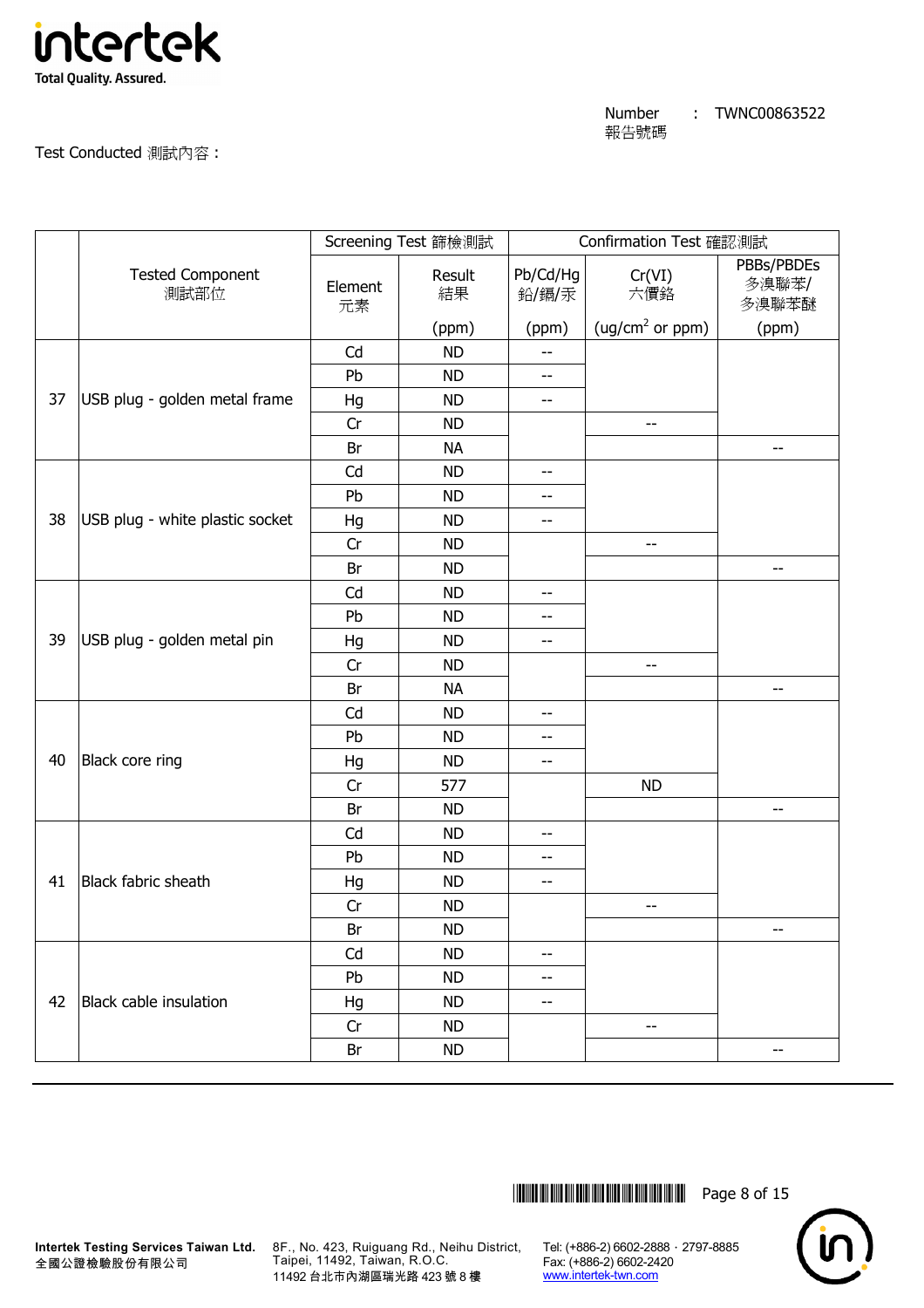

Test Conducted 測試內容 :

|    |                                 | Screening Test 篩檢測試 |              |                   | Confirmation Test 確認測試      |                              |  |
|----|---------------------------------|---------------------|--------------|-------------------|-----------------------------|------------------------------|--|
|    | <b>Tested Component</b><br>測試部位 | Element<br>元素       | Result<br>結果 | Pb/Cd/Hg<br>鉛/鎘/汞 | Cr(VI)<br>六價鉻               | PBBs/PBDEs<br>多溴聯苯/<br>多溴聯苯醚 |  |
|    |                                 |                     | (ppm)        | (ppm)             | (ug/cm <sup>2</sup> or ppm) | (ppm)                        |  |
|    |                                 | Cd                  | <b>ND</b>    | --                |                             |                              |  |
|    |                                 | Pb                  | <b>ND</b>    | --                |                             |                              |  |
| 43 | Black heat shrinkable tube      | Hg                  | <b>ND</b>    | --                |                             |                              |  |
|    |                                 | Cr                  | <b>ND</b>    |                   | --                          |                              |  |
|    |                                 | Br                  | <b>ND</b>    |                   |                             | --                           |  |
|    |                                 | Cd                  | <b>ND</b>    | --                |                             |                              |  |
|    |                                 | Pb                  | <b>ND</b>    | --                |                             |                              |  |
| 44 | Silvery/blue mylar              | Hg                  | <b>ND</b>    | --                |                             |                              |  |
|    |                                 | Cr                  | <b>ND</b>    |                   | $-$                         |                              |  |
|    |                                 | Br                  | <b>ND</b>    |                   |                             | --                           |  |
|    |                                 | Cd                  | <b>ND</b>    | --                |                             |                              |  |
|    |                                 | Pb                  | <b>ND</b>    | --                |                             |                              |  |
| 45 | Silvery metal wire shell        | Hg                  | <b>ND</b>    | --                |                             |                              |  |
|    |                                 | Cr                  | <b>ND</b>    |                   | --                          |                              |  |
|    |                                 | Br                  | <b>NA</b>    |                   |                             | $-$                          |  |
|    |                                 | Cd                  | <b>ND</b>    | $-$               |                             |                              |  |
|    |                                 | Pb                  | <b>ND</b>    | --                |                             |                              |  |
| 46 | White fabric thread             | Hg                  | <b>ND</b>    | --                |                             |                              |  |
|    |                                 | Cr                  | <b>ND</b>    |                   | --                          |                              |  |
|    |                                 | Br                  | <b>ND</b>    |                   |                             | $\overline{\phantom{a}}$     |  |
|    |                                 | Cd                  | <b>ND</b>    | --                |                             |                              |  |
|    |                                 | Pb                  | <b>ND</b>    | $-$               |                             |                              |  |
| 47 | Red cable jacket                | Hg                  | <b>ND</b>    | --                |                             |                              |  |
|    |                                 | Cr                  | <b>ND</b>    |                   | $\overline{\phantom{m}}$    |                              |  |
|    |                                 | Br                  | ND           |                   |                             | $-\!$                        |  |
|    |                                 | Cd                  | <b>ND</b>    | --                |                             |                              |  |
|    |                                 | Pb                  | <b>ND</b>    | --                |                             |                              |  |
| 48 | Green cable jacket              | Hg                  | <b>ND</b>    | --                |                             |                              |  |
|    |                                 | Cr                  | <b>ND</b>    |                   | --                          |                              |  |
|    |                                 | Br                  | <b>ND</b>    |                   |                             | --                           |  |

\*THJ0863522\* Page 9 of 15

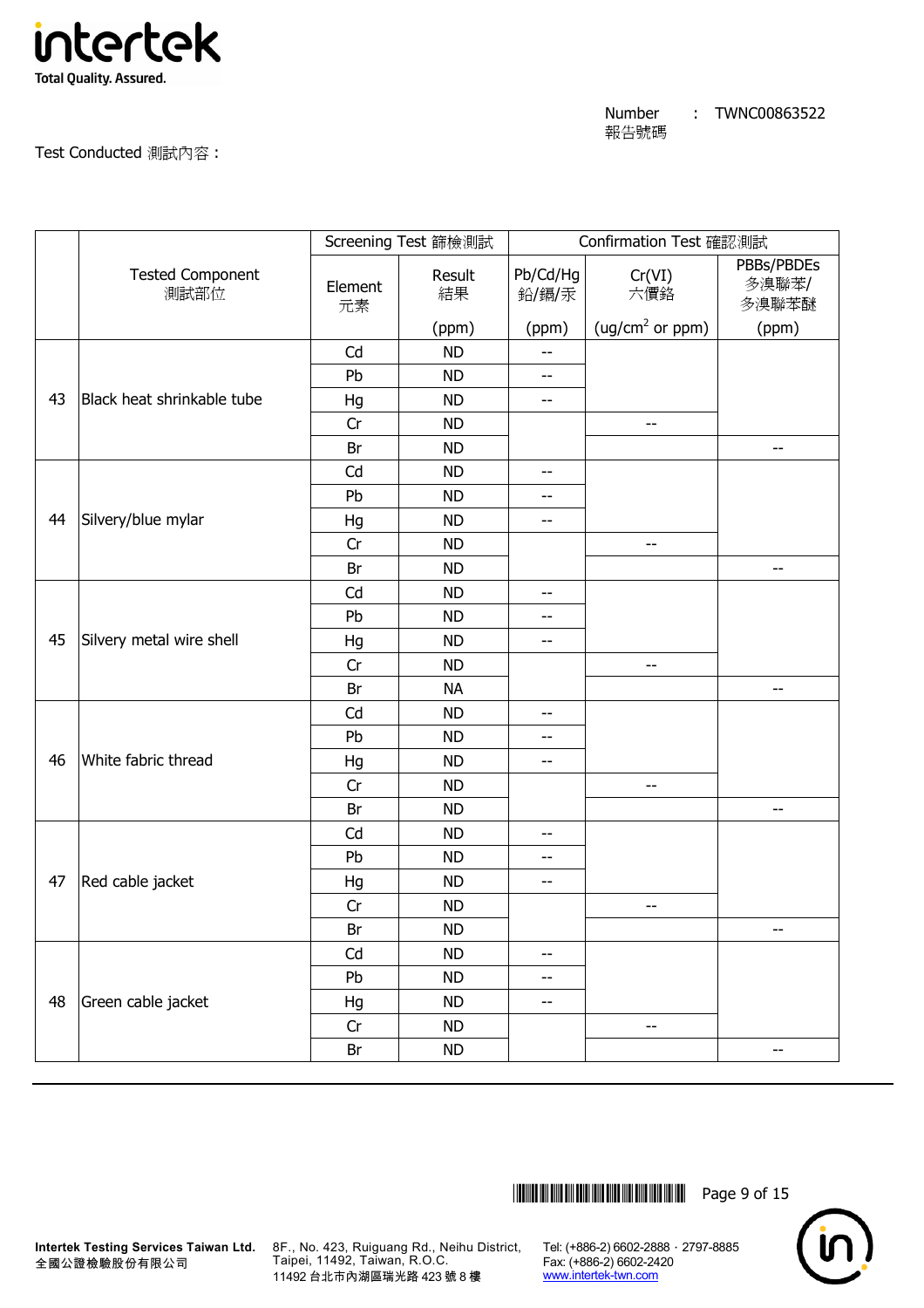

Test Conducted 測試內容 :

|    |                                 |               | Screening Test 篩檢測試 | Confirmation Test 確認測試 |                             |                              |
|----|---------------------------------|---------------|---------------------|------------------------|-----------------------------|------------------------------|
|    | <b>Tested Component</b><br>測試部位 | Element<br>元素 | Result<br>結果        | Pb/Cd/Hg<br>鉛/鎘/汞      | Cr(VI)<br>六價鉻               | PBBs/PBDEs<br>多溴聯苯/<br>多溴聯苯醚 |
|    |                                 |               | (ppm)               | (ppm)                  | (ug/cm <sup>2</sup> or ppm) | (ppm)                        |
|    |                                 | Cd            | <b>ND</b>           | --                     |                             |                              |
|    |                                 | Pb            | <b>ND</b>           | --                     |                             |                              |
| 49 | White cable jacket              | Hg            | <b>ND</b>           | --                     |                             |                              |
|    |                                 | Cr            | <b>ND</b>           |                        | --                          |                              |
|    |                                 | Br            | <b>ND</b>           |                        |                             |                              |
|    |                                 | Cd            | <b>ND</b>           | --                     |                             |                              |
|    |                                 | Pb            | <b>ND</b>           | --                     |                             |                              |
| 50 | Black cable jacket              | Hg            | <b>ND</b>           | $-$                    |                             |                              |
|    |                                 | Cr            | <b>ND</b>           |                        | --                          |                              |
|    |                                 | Br            | <b>ND</b>           |                        |                             | --                           |
|    |                                 | Cd            | <b>ND</b>           | --                     |                             |                              |
| 51 |                                 | Pb            | <b>ND</b>           | --                     |                             |                              |
|    | Coppery metal wire              | Hg            | <b>ND</b>           | $- -$                  |                             |                              |
|    |                                 | Cr            | <b>ND</b>           |                        | --                          |                              |
|    |                                 | Br            | <b>NA</b>           |                        |                             |                              |

Remarks: ppm = Parts per million based on weight of tested sample 百萬分之一 = mg/kg 毫克/仟克

備註 ND = Not detected 未檢測出

NA = Not applicable 不適用

-- = Not tested 未檢測

Negative  $=$  The negative result indicated the positive observation was not found by the spot test. Boiling water extraction shall be conducted when the spot test obtained the negative result.

此陰性結果顯示樣品在點測試中無發現任何陽性現象的存在。若點測試的結果為陰性,應以 沸水萃取法查證結果。

 - As per applicant's request, only spot test was conducted for chromium VI (Cr(VI)) for the metal material.

依據客戶要求,金屬材質的部位僅以點測試六價鉻含量。

 - PCB assembly was ground first and randomly sampled the residue for test. 印刷電路板先經粉碎及隨機均勻取樣後進行測試。

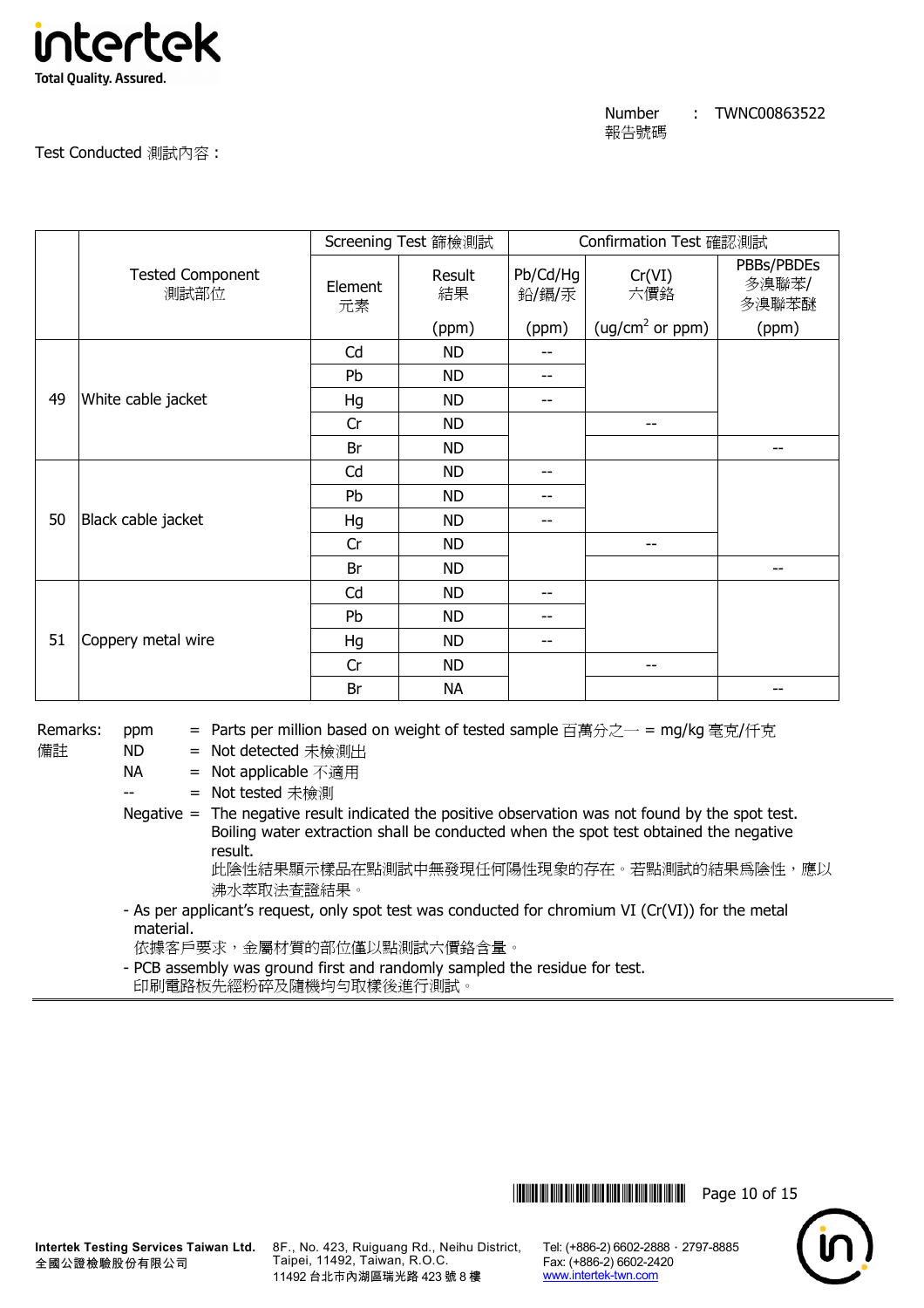

Test Conducted 測試內容 :

## B. Information on Analysis 分析資訊

#### (I) Screening Test 篩檢測試

| Test Item                                     | Test Method                                                                                                             | <b>Reporting Limit</b> |
|-----------------------------------------------|-------------------------------------------------------------------------------------------------------------------------|------------------------|
| 測試項目                                          | 測試方法                                                                                                                    | 報告極限                   |
| <b>XRF</b> for regulated elements<br>XRF 元素測試 | With reference to IEC 62321-3-1: 2013, by X-ray fluorescence<br>spectrometry.<br> 參考 IEC 62321-3-1: 2013,以 X 射線螢光光譜法分析。 | See Table II<br>見表 II  |

## Table I: Screening Limits in mg/kg for Various Materials.

表格 I: 不同材質中對不同元素的篩檢極限(mg/kg)

| Element<br>元素 | <b>Polymer Materials</b><br>聚合物材質 | <b>Metallic Materials</b><br>金屬材質 | <b>Composite Materials</b><br>複合性材質 |
|---------------|-----------------------------------|-----------------------------------|-------------------------------------|
|               |                                   |                                   |                                     |
| 鎘 (Cd)        | $BL \le 70 < X < 130 \le OL$      | $BL \le 70 < X < 130 \le OL$      | $BL \le 70 < X < 150 \le OL$        |
| 鉛(Pb)         | $BL \le 700 < X < 1300 \le OL$    | $BL \le 700 < X < 1300 \le OL$    | $BL \le 500 < X < 1500 \le OL$      |
| 汞 (Hg)        | $BL \le 700 < X < 1300 \le OL$    | $BL \le 700 < X < 1300 \le OL$    | $BL \le 500 < X < 1500 \le OL$      |
| 銘 (Cr)        | $BL \le 700 < X$                  | $BL \le 700 < X$                  | $BL \le 500 < X$                    |
| 溴(Br)         | $BL \leq 300 < X$                 | Not Applicable 不適用                | $BL \le 250 < X$                    |

| Remarks: | ma/ka | = Milligram per kilogram 百萬分之一 = ppm |
|----------|-------|--------------------------------------|
| 備註       | BL.   | = Below Limit 低於極限                   |
|          | X.    | = Inconclusive result 不確定的結果         |
|          | ΩL    | = Over Limit 高於極限                    |

# Table II: Estimated detection limits in mg/kg for regulated elements in various matrices.

#### 表格 II: 不同元素在不同材質中的偵測極限(mg/kg)

| Element | <b>Polymer Materials</b> | <b>Metallic Materials</b> | <b>Composite Materials</b> |
|---------|--------------------------|---------------------------|----------------------------|
| 元素      | 聚合物材質                    | 金屬材質                      | 複合性材質                      |
| 鎘 (Cd)  | 50                       | 70                        | 70                         |
| 鉛(Pb)   | 100                      | 200                       | 200                        |
| 汞(Hg)   | 100                      | 200                       | 200                        |
| 銘 (Cr)  | 100                      | 200                       | 200                        |
| 溴(Br)   | 200                      | Not Applicable 不適用        | 200                        |



8F., No. 423, Ruiguang Rd., Neihu District, Taipei, 11492, Taiwan, R.O.C. 11492 台北市內湖區瑞光路 423 號 8 樓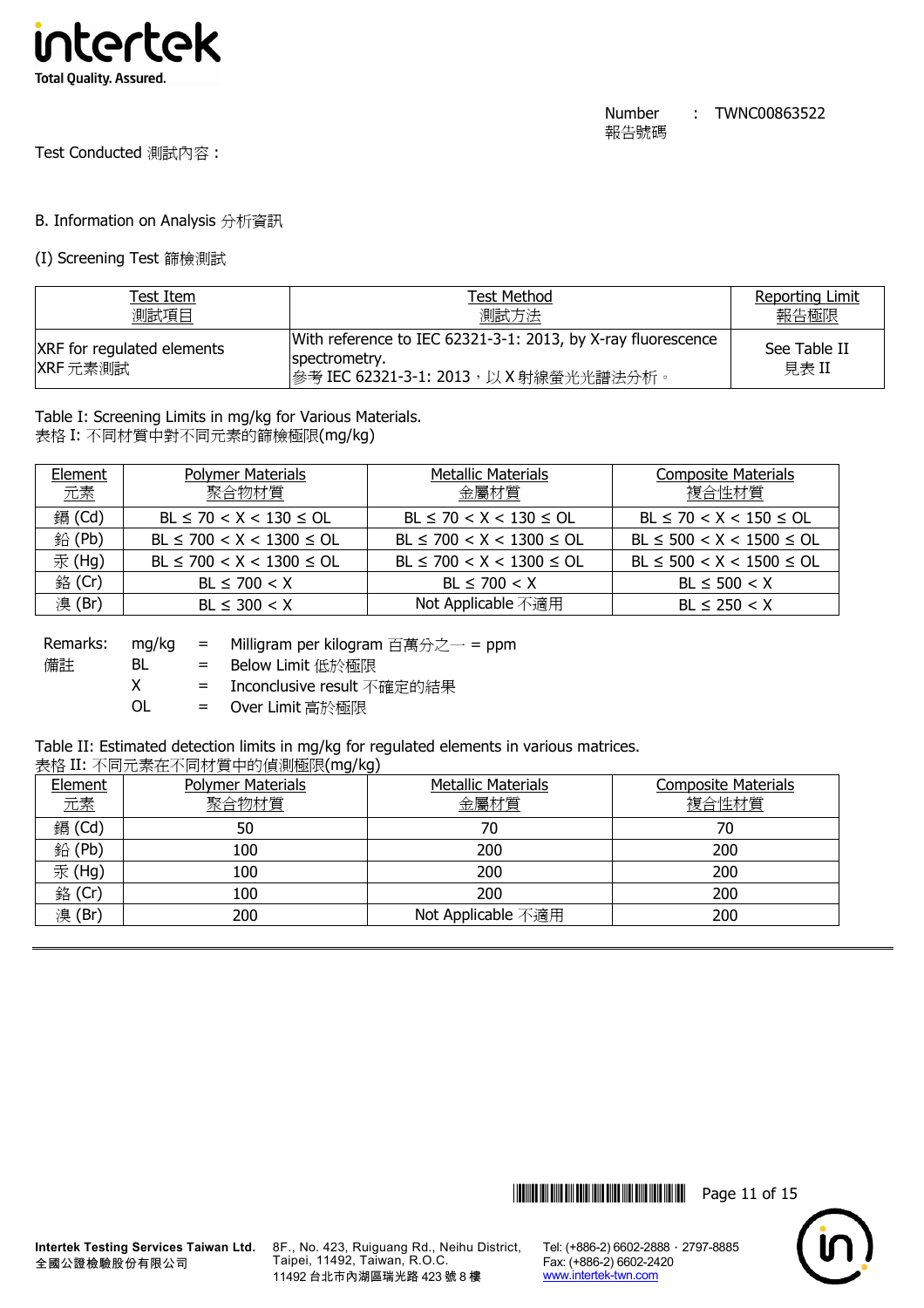

#### Test Conducted 測試內容 :

#### (II) Confirmation Test 確認測試

| Test Item                                                                                     | <b>Test Method</b>                                                                                                                                                                                                                                         | <b>Reporting Limit</b> |
|-----------------------------------------------------------------------------------------------|------------------------------------------------------------------------------------------------------------------------------------------------------------------------------------------------------------------------------------------------------------|------------------------|
| 測試項目                                                                                          | 測試方法                                                                                                                                                                                                                                                       | 報告極限                   |
| Cadmium (Cd) content<br>鎘含量                                                                   | With reference to IEC 62321-5: 2013, by microwave or acid<br>digestion and determined by ICP-OES.<br>參考 IEC 62321-5: 2013, 以微波或酸液消化法消化樣品並用感應<br>耦合電漿原子發射光譜儀分析。                                                                                             | 2 ppm                  |
| Lead (Pb) Content<br>鉛含量                                                                      | With reference to IEC 62321-5: 2013, by microwave or acid<br>digestion and determined by ICP-OES.<br>參考 IEC 62321-5: 2013, 以微波或酸液消化法消化樣品並用感應<br>耦合電漿原子發射光譜儀分析。                                                                                             | 2 ppm                  |
| Mercury (Hg) Content<br>汞含量                                                                   | With reference to IEC 62321-4:2013+AMD1:2017, by microwave<br>or acid digestion and determined by ICP-OES.<br>參考 IEC 62321-4:2013+AMD1:2017, 以微波或酸液消化法消化<br>樣品並用感應耦合電漿原子發射光譜儀分析。                                                                           | 2 ppm                  |
| Chromium VI (Cr(VI)) content<br>六價鉻含量<br>(for non-metal)                                      | With reference to IEC 62321-7-2: 2017, organic solvent was<br>used to dissolve or swell sample matrix, followed by alkaline<br>digestion and determined by UV-Vis Spectrophotometer.<br>參考 IEC 62321-7-2:2017,以有機溶劑溶解或使樣品基質膨脹,<br>再進行鹼液消化,用紫外光-可見光分光光度計分析。 | 8 ppm                  |
| Chromium VI (Cr(VI)) Content<br>六價鉻含量<br>(for metal)                                          | With reference to IEC 62321: 2008, by spot test.<br>參考 IEC 62321:2008 第一版附錄 B,以點測試法分析。                                                                                                                                                                     | 1 ppm                  |
| Polybrominated Biphenyls (PBBs)<br>多溴聯苯<br>Polybrominated Diphenyl Ethers<br>(PBDEs)<br>多溴聯苯醚 | With reference to IEC 62321-6: 2015, by solvent extraction and<br>determined by GC-MS and further HPLC-DAD confirmation when<br>necessary.<br>參考 IEC 62321-6: 2015, 以溶劑萃取並用氣相層析質譜儀分析,<br>必要時會以高效液相層析儀光二極體陣列偵測儀進行確認。                                        | 5 ppm                  |

Remarks: Reporting Limit = Quantitation limit of analyte in sample 備註 報告極限 = 測試樣品之定量偵測極限

(III) Other information on analysis 其他資訊

Responsibility of Chemist 分析人員 : Pelny Hsiao/ Vita Fu

| Date Sample Received 樣品收件日期 | : Feb 19, 2020               |
|-----------------------------|------------------------------|
| Test Period 樣品測試期間          | Feb 19, 2020 to Feb 26, 2020 |

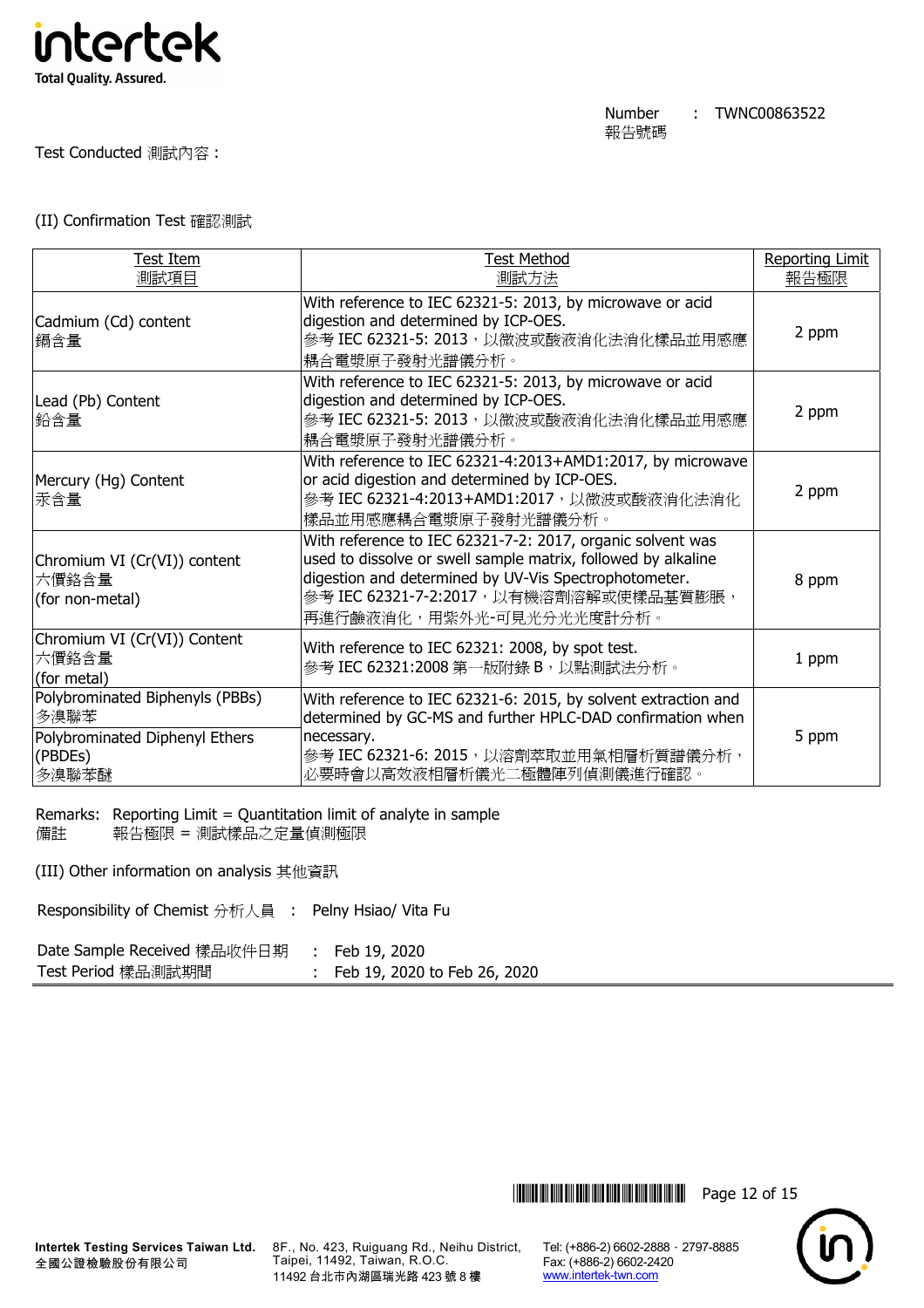

Test Conducted 測試內容 :

#### RoHS Limit RoHS 限值

| Restricted Substances 限用物質                                                             | Limits 限值         |  |
|----------------------------------------------------------------------------------------|-------------------|--|
| Cadmium (Cd) content 鎘含量                                                               | $0.01\%$ (100ppm) |  |
| Lead (Pb) content 鉛含量                                                                  | $0.1\%$ (1000ppm) |  |
| Mercury (Hg) content 汞含量                                                               | $0.1\%$ (1000ppm) |  |
| Chromium VI (Cr(VI)) content 六價鉻含量                                                     | $0.1\%$ (1000ppm) |  |
| Polybrominated Biphenyls (PBBs) 多溴聯苯                                                   | $0.1\%$ (1000ppm) |  |
| Polybrominated Diphenyl Ethers (PBDEs) 多溴聯苯醚                                           | $0.1\%$ (1000ppm) |  |
| The limits were quoted from Annex II of Directive 2011/65/EU for homogeneous material. |                   |  |

本限值是依據歐盟指令 2011/65/EU 附錄二針對均質材質所訂定。





8F., No. 423, Ruiguang Rd., Neihu District, Taipei, 11492, Taiwan, R.O.C. 11492 台北市內湖區瑞光路 423 號 8 樓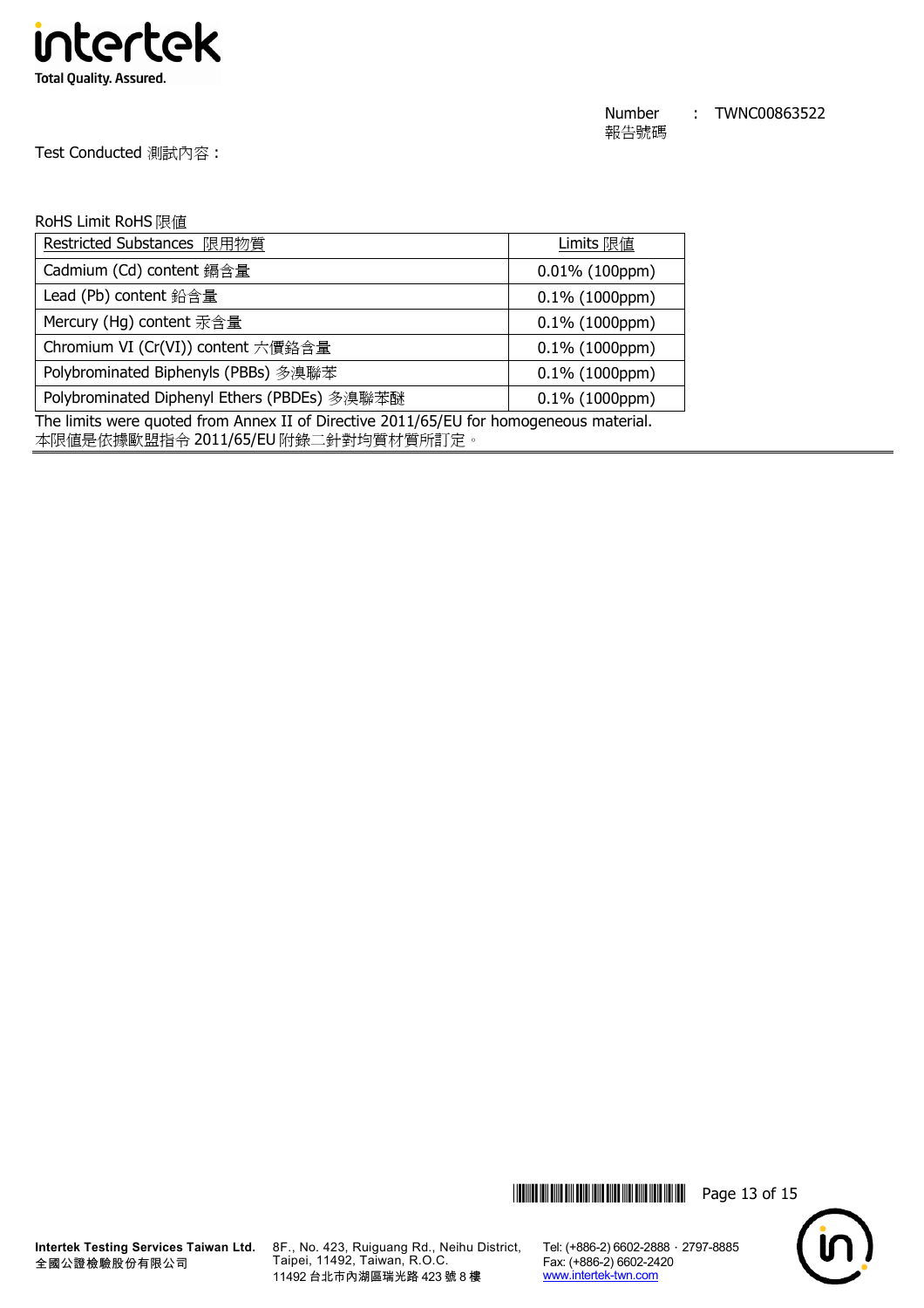

Sample photo 樣品照片 :



\*THJ0863522\* Page 14 of 15



**Intertek Testing Services Taiwan Ltd.** 全國公證檢驗股份有限公司

8F., No. 423, Ruiguang Rd., Neihu District, Taipei, 11492, Taiwan, R.O.C. 11492 台北市內湖區瑞光路 423 號 8 樓